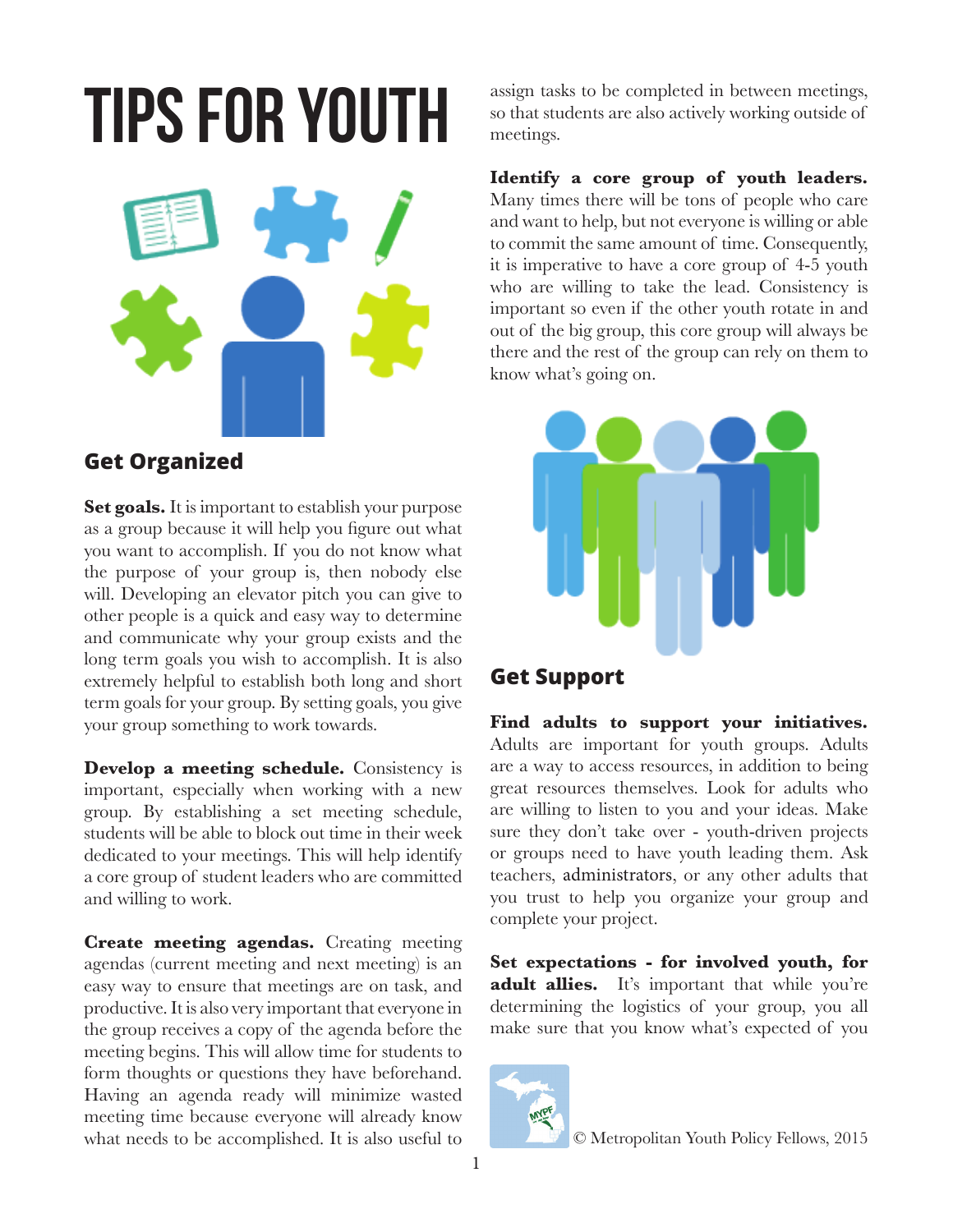and what's expected of everyone else as well. Whether it's getting to meetings on time, making sure that your part of the project is completed by a certain date, or only being allowed to miss a meeting once a month, it's up to you. You should also set expectations for adults so that they can help you better by knowing exactly what they're expected to do, and so that they know their limits in your project.



#### **Sustain Your Work**

Find regular meeting space & time. staying organized and on task, it's fundamentally important that you find a space that you know is accessible to you at a time that works. It's better if it's the same time, at a given interval to meet so that your group knows what's going on and where to go. For instance, you could meet every Tuesday at 4pm at your community center, or your favorite teacher's classroom (with approval, of course).

**Develop rotating leadership, to keep up momentum/maintaining "institutional memory.**" If you have a "leader" of your group such as a president or vice-president, make sure that you train and show the newer people of the group how to do the job. You want to create a system that can thrive even after the founders and leaders have left the group. You could do this by electing two presidents: one who is an older group member, and one who is a younger group member who will be there long after the older one has left. The younger president is trained by the older president so they know exactly how to run the show.

**Documentation.** When you have many meetings, or very long meetings, it can be difficult to remember every comment or idea that's come up in the past. Make sure you get it all down on paper, and then make sure that you have a safe place, or an organized group member, that's willing to keep the files of the group. Being swamped in paperwork is no fun, but what's worse is trying to recall the brilliant lightbulb that went off over someone's head two weeks ago.

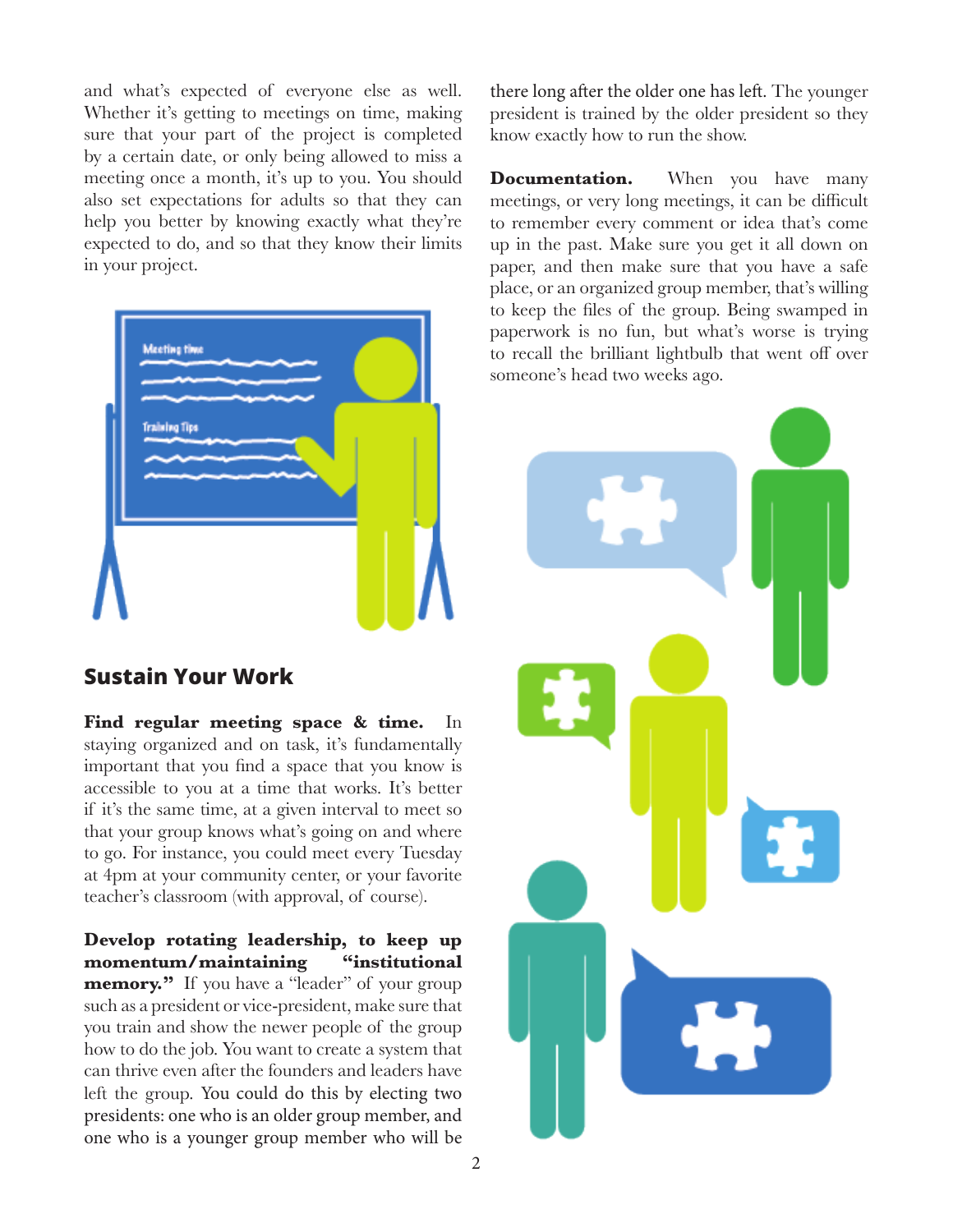# **Tips for adult allies**



#### **Authenticity – Know WHY You're Engaging**

**Be genuine.** It's pretty obvious to youth when adults don't care. So, make a conscious effort to make yourself available and to be engaged. Authenticity is important because if the youth think they aren't a priority for you, then they will feel unimportant and as a result they will stop trying. Don't say things like "let's get this over with" or "let's finish as soon as possible, I have other things to do." Instead, let the youth know that you are invested in helping them and they are a priority to you.

**Reflect on your power and privilege.** As an adult, you have power. Make sure you are aware of your power and aware of how it affects your interactions with youth. Additionally, you are privileged in the sense that community leaders will listen to your ideas more readily than they might listen to youths' ideas. Use this to your group's advantage - use your privilege to bring attention to the group of youths and then allow the youth to take over once they have people's attention. Use your individual power to help increase the power of the group.



# **Reaching Out to Youth**

**Don't rely on youth to seek you out.** Students are often not exposed to social justice issues and organizations until high school. Reaching out to students is a great way to get more youth involved, to target young people who may not feel comfortable asking for help, and to show support for the group/ organization.

**Provide space, be easy to access, and invite conversation.** Communication is extremely important when working with youth. Students can sometimes feel intimidated talking to teachers, so it is helpful when the teacher initiates the conversation. Communicating with students is



© Metropolitan Youth Policy Fellows, 2015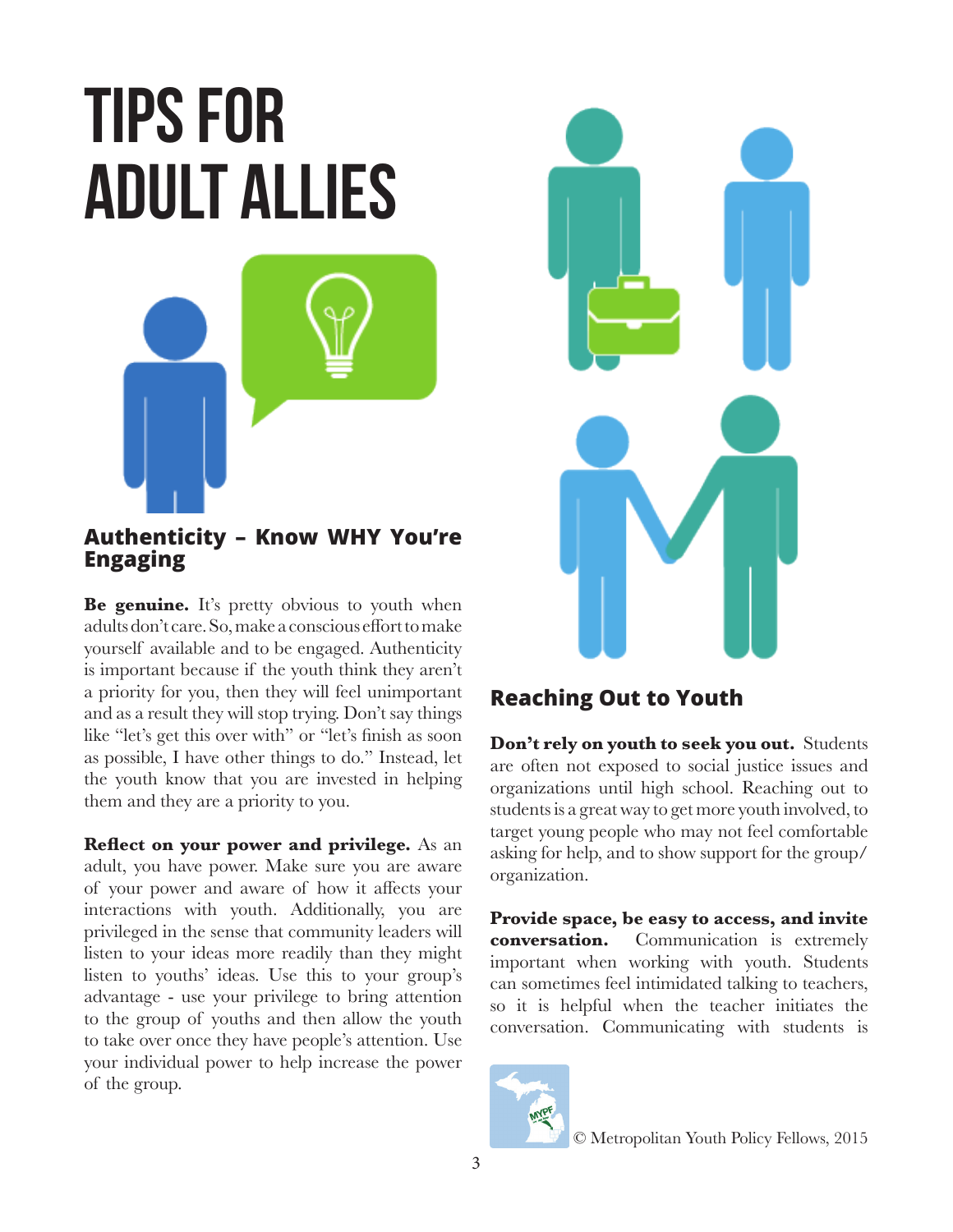much more effective when the students feel that the teacher is on the same level as they are, rather than in an authoritative position.



#### **Constructive Feedback – Know HOW You're Engaging**

**Don't shut down ideas.** Shutting down ideas is silencing the voice of youth who seek to be heard. Be a resource to bounce ideas off of and give constructive feedback rather than saying, "no, that's not possible." Don't be afraid to voice your opinions, but be a voice of reason rather than the terminator of ideas. Be reasonable with what you say, and help them be reasonable with their goals over a set time period.

**Be a resource rather than take the lead.** Youth driven projects are supposed to be just that driven by youth. Don't take the lead, but give your input as a member of the group, rather than as a group leader or decision maker. Give the youth resources; whether it's your adult mindset, or being a supervisor for their meetings, be there for them rather than be the leader of them.

**Be a "coffee filter."** A better way to think about your role in a youth group dynamic is as a filter. The same substance that goes through the filter comes out, but more refined in terms of working towards the purpose. Don't change the direction of the idea or flow of thoughts, but help in the refinement of the process towards the goal.

Don't tokenize. Youth don't often get the chance to speak and voice our opinions about the systems that decide our life path, and often when we do our voice is taken as a token; something to be praised and admired, but not taken seriously. This is not a productive way to view us. We all have powerful voices, and the best way to respond to and work with youth is the same way in which you would to a fellow adult, with trust and respect.

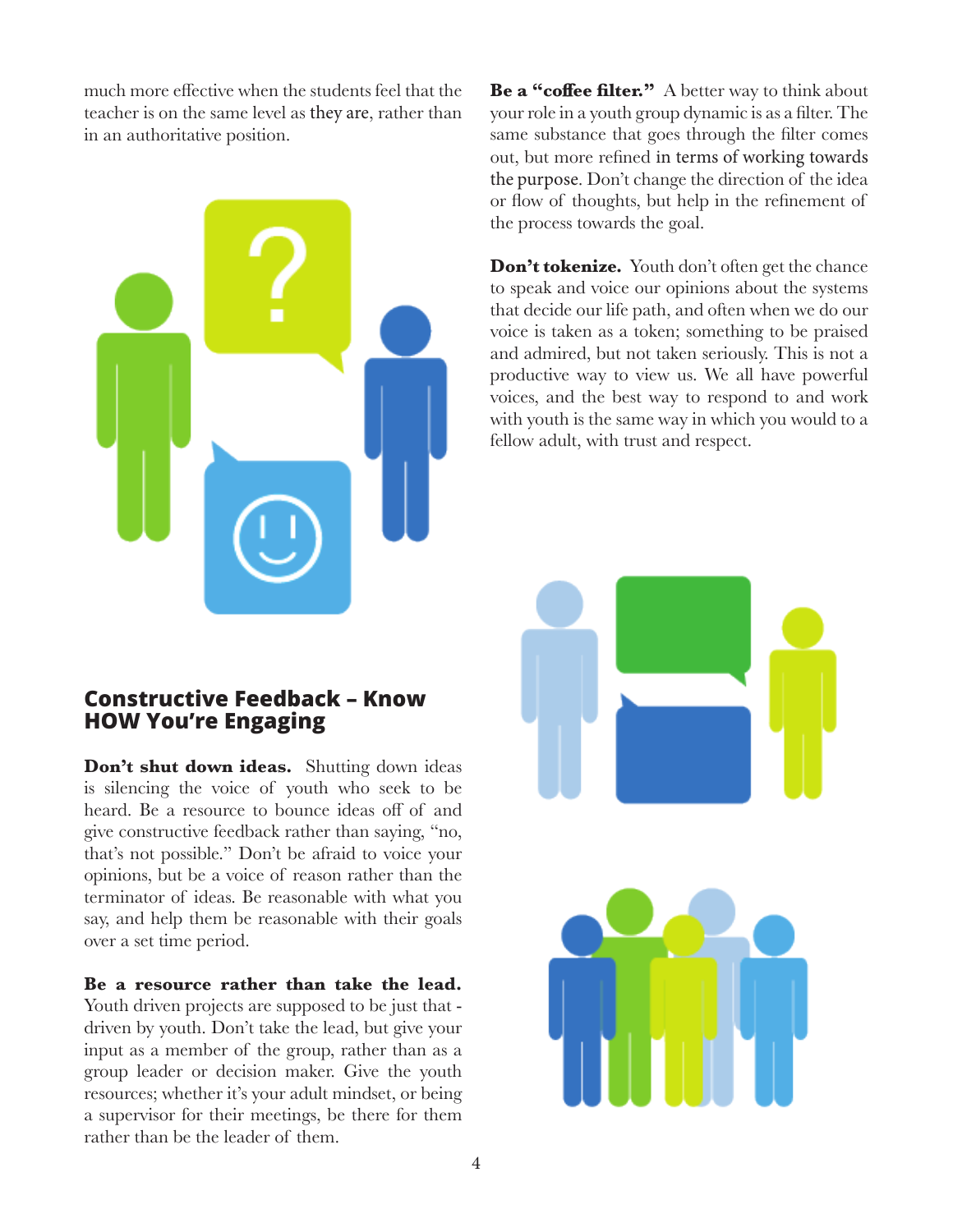# **Tips for community leaders**



# **Young People are an Asset**

**Treat youth as allies, not like a burden.** The policies that you create are the same policies that control our lives. We want a voice in the way that our lives are decided, and our input is valuable to the political process. Instead of thinking about us as another party to please, think of us as an ally. We often see things very differently than you. Our perspectives can give valuable insight into the world, unique perspectives which you cannot understand without collaborating with us. Give us a space where we can give you feedback.

Listen to us! Don't patronize. We have a voice, a powerful one. It should not be dampened by the harping praises of non-youth nor should it be belittled because of the differences in opinion that we bring. As our elected official, your voice represents all of us -- regardless of our age. Your decisions should be made with a serious consideration of youth input.



# **Due Diligence**

**Ask Us! Don't make assumptions.** It is the job of policy makers to reflect the thoughts and opinions of their constituents. It is important to not make assumptions about the thoughts and ideas of youth because your assumptions are often not representative of our perspectives. Young people are full of new, innovative, and effective ideas of how to make change, especially in our own environments.

**Get youth voice and input.** Take into consideration youth input and recommendations! Many of the policies and programs that policy makers implement directly affect young people, but often times, youth are never asked their opinions about what they believe will truly benefit their schools and communities.